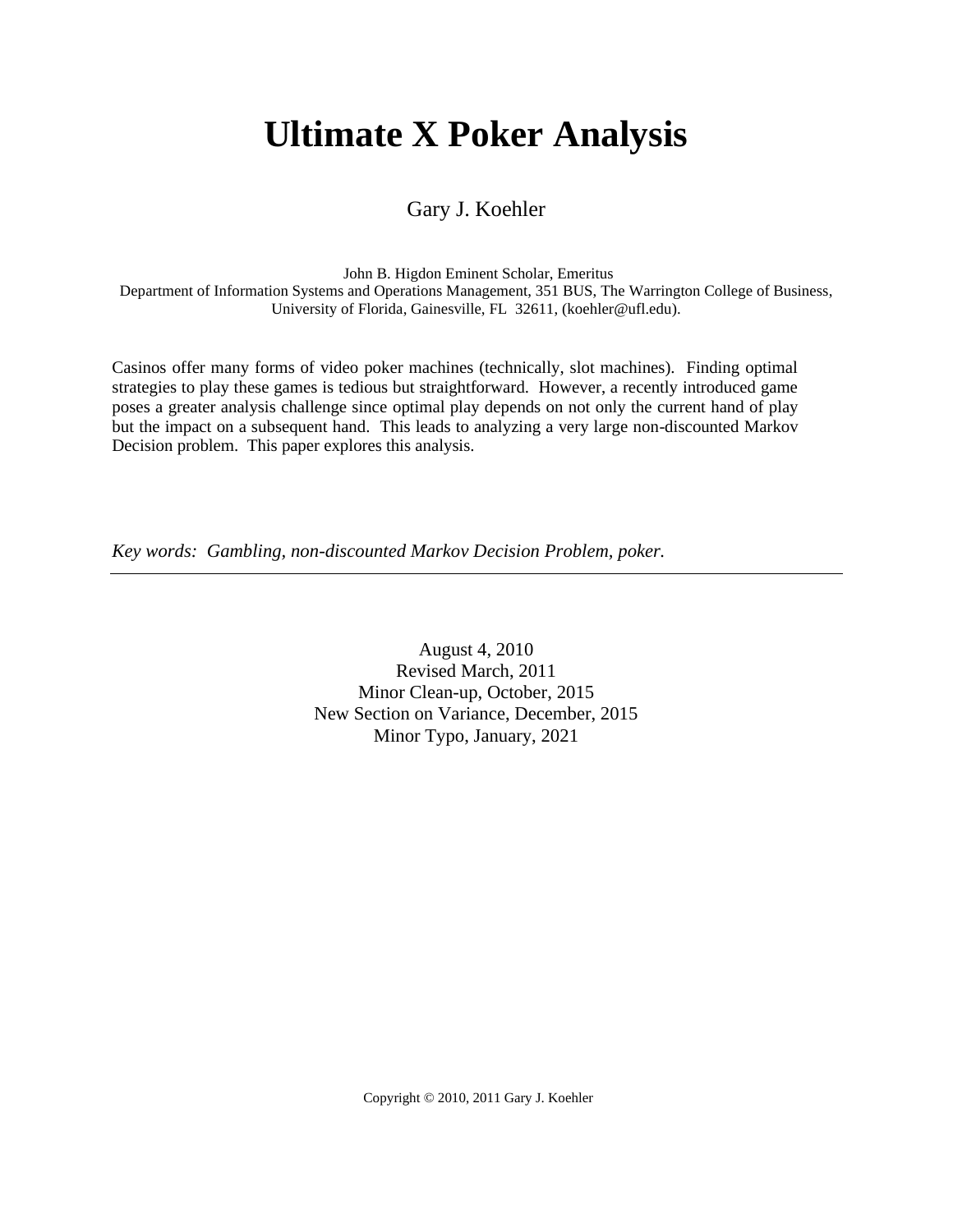## **1. Introduction**

Most casinos offer various types of video poker slot machines, such as Jacks or Better or Deuces Wild. Unlike most other types of slot machines, the probabilities of outcomes are known to players and optimal play can be determined. After a bet is placed, the machine displays five cards randomly drawn without replacement from a deck of cards. The player selects zero, one or more of these to hold, discarding the rest. The machine then fills-in the discarded cards drawn randomly from the deck with the initial five cards removed. The player wins an amount based on the outcome of this completed hand and on the pay-table for the selected game. A typical table of payouts per betting unit (e.g., a quarter or dollar) for placing a maximum bet (typically of five betting units) is as shown in Table 1:

| <b>Jacks or Better</b>      |              | <b>Deuces Wild</b>                  |                             |  |
|-----------------------------|--------------|-------------------------------------|-----------------------------|--|
| <b>Outcome</b>              | <b>Value</b> | <b>Value</b><br><b>Outcome</b>      |                             |  |
| <b>Royal Straight Flush</b> | 800          | <b>Natural Royal Straight Flush</b> | 800                         |  |
| <b>Straight Flush</b>       | 50           | <b>Four Deuces</b>                  | 200                         |  |
| Four of a Kind              | 25           | <b>Wild Royal Straight Flush</b>    | 25                          |  |
| <b>Full House</b>           | 9            | <b>Five of a Kind</b>               | 15                          |  |
| Flush                       | 6            | <b>Straight Flush</b>               | 9                           |  |
| <b>Straight</b>             | 4            | <b>Four of a Kind</b>               | 4                           |  |
| <b>Three of a Kind</b>      | 3            | <b>Full House</b>                   |                             |  |
| <b>Two Pair</b>             | $\mathbf 2$  | <b>Flush</b>                        | 3                           |  |
| <b>Jacks or Better Pair</b> |              | <b>Straight</b>                     | $\mathcal{D}_{\mathcal{L}}$ |  |
|                             |              | <b>Three of a Kind</b>              |                             |  |
| <b>Otherwise</b>            | 0            | <b>Otherwise</b>                    |                             |  |

Table 1: Outcome Values per betting unit (on a maximum bet).

These games have well-known optimal strategies (e.g., see<http://wizardofodds.com/videopoker> Shackleford 2010).

Finding an optimal strategy is straightforward, though tedious. Let  $\mathbb H$  be the set of all five-card hands that can be dealt from a deck of cards. In most video poker games, the deck is a standard one containing 52 cards. (Some games, like Joker Poker, include additional cards - in Joker Poker there is one additional card, a Joker, a "wild" card meaning it can be used as any card). Also, in most games, the order of the cards in a five card hand is not important. However, in some variations, order is important.  $\mathbb H$  reflects these considerations once a particular game is selected.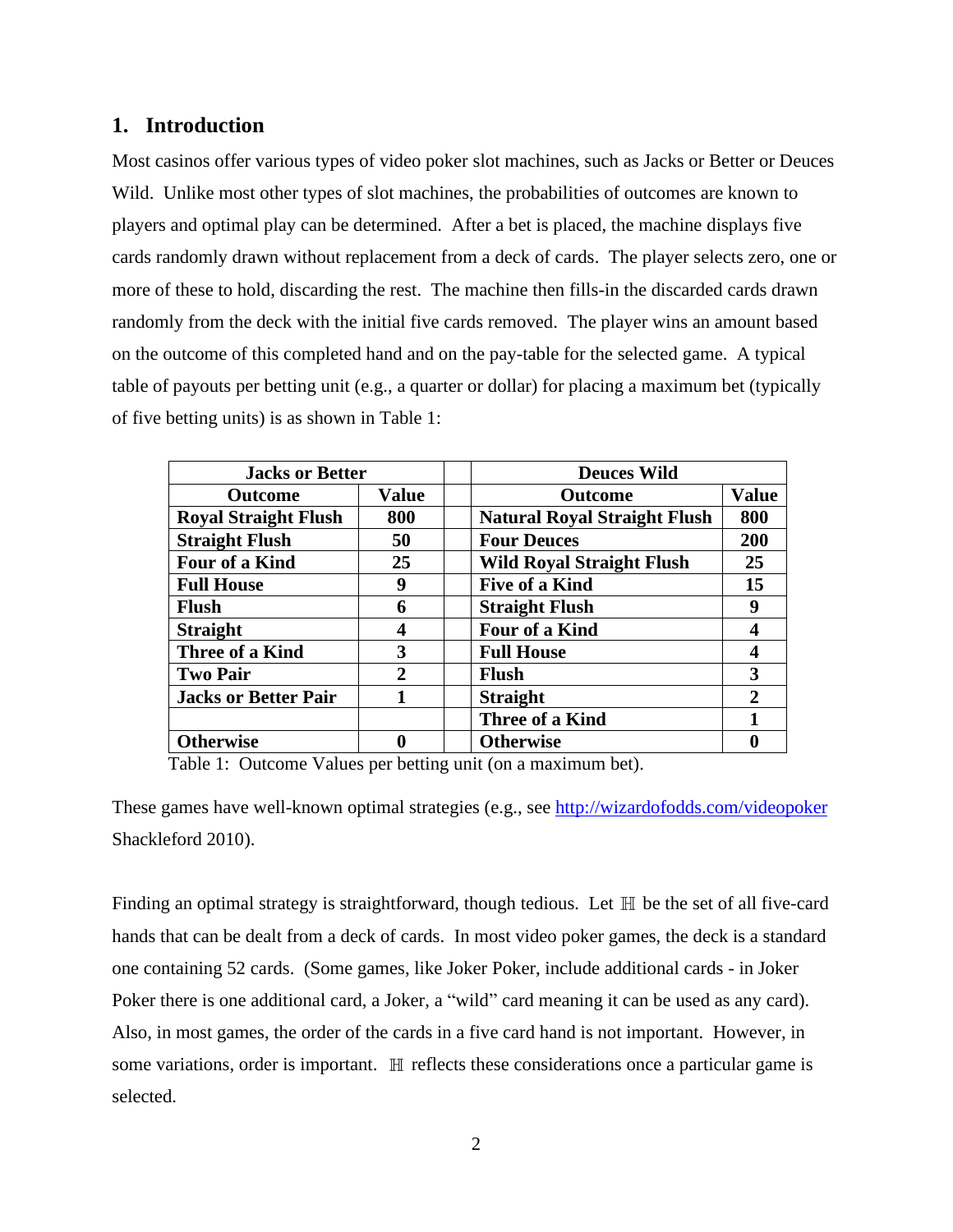For any five card hand,  $H \in \mathbb{H}$ , let  $H_i$  be the i<sup>th</sup> subset of  $H$ , i=0,...,31. For example, if  $H = \{2H, JC, QD, 3S, 7S\}$ , meaning a hand containing a 2 of Hearts, a Jack of Clubs, a Queen of Diamonds, a 3 of Spades and a 7 of Spades, then

$$
H_0 = \{ \}
$$
  
\n
$$
H_1 = \{2H\}
$$
  
\n
$$
H_2 = \{JC\}
$$
  
\n
$$
H_3 = \{2H, JC\}
$$
  
\n
$$
H_4 = \{QD\}
$$
  
\n
$$
H_5 = \{2H, QD\}
$$
  
\n
$$
H_6 = \{JC, QD\}
$$
  
\n
$$
H_7 = \{2H, JC, QD\}
$$
  
\n...  
\n
$$
H_{31} = \{2H, JC, QD, 3S, 7S\}
$$

Let  $V_j$  be the value of outcome j relevant to the game (e.g., a Flush) and

$$
P_j(H_i) = prob\left( outcome_j | H_i \right)
$$

be the probability of outcome j computed from all possible completions of subset i from the deck of cards with the cards listed in *H* removed. The expected return for choosing subset i is  $H_i = \sum_j V_j P_j(H_i)$  $R_{H_i} = \sum V_j P_j(H_i)$ . The set of optimal actions,  $S_H$ , for hand  $H \in \mathbb{H}$  is found by solving  $H_{H}$  = arg max  $\sum_{j} V_{j} P_{j} (H_{i})$  $S_H$  =  $\arg \max \sum V_j P_j(H_i)$ .

Ties can be broken by choosing from optimizing actions based on other criteria (e.g., those minimizing or maximizing the variance). For example, for  $H = \{JS, 10H, JH, 2D, 2C\}$  in Deuces Wild with the outcome values in Table 1, there are two optimal actions giving an expected value of 4.9361702127659575:

$$
{JS, JH, 2D, 2C}
$$
 variance = 9.4214576731552722  

$$
{JOH, JH, 2D, 2C}
$$
 variance = 51.549117247623357.

In the following we focus on just expected values so we are indifferent between optimal actions. Let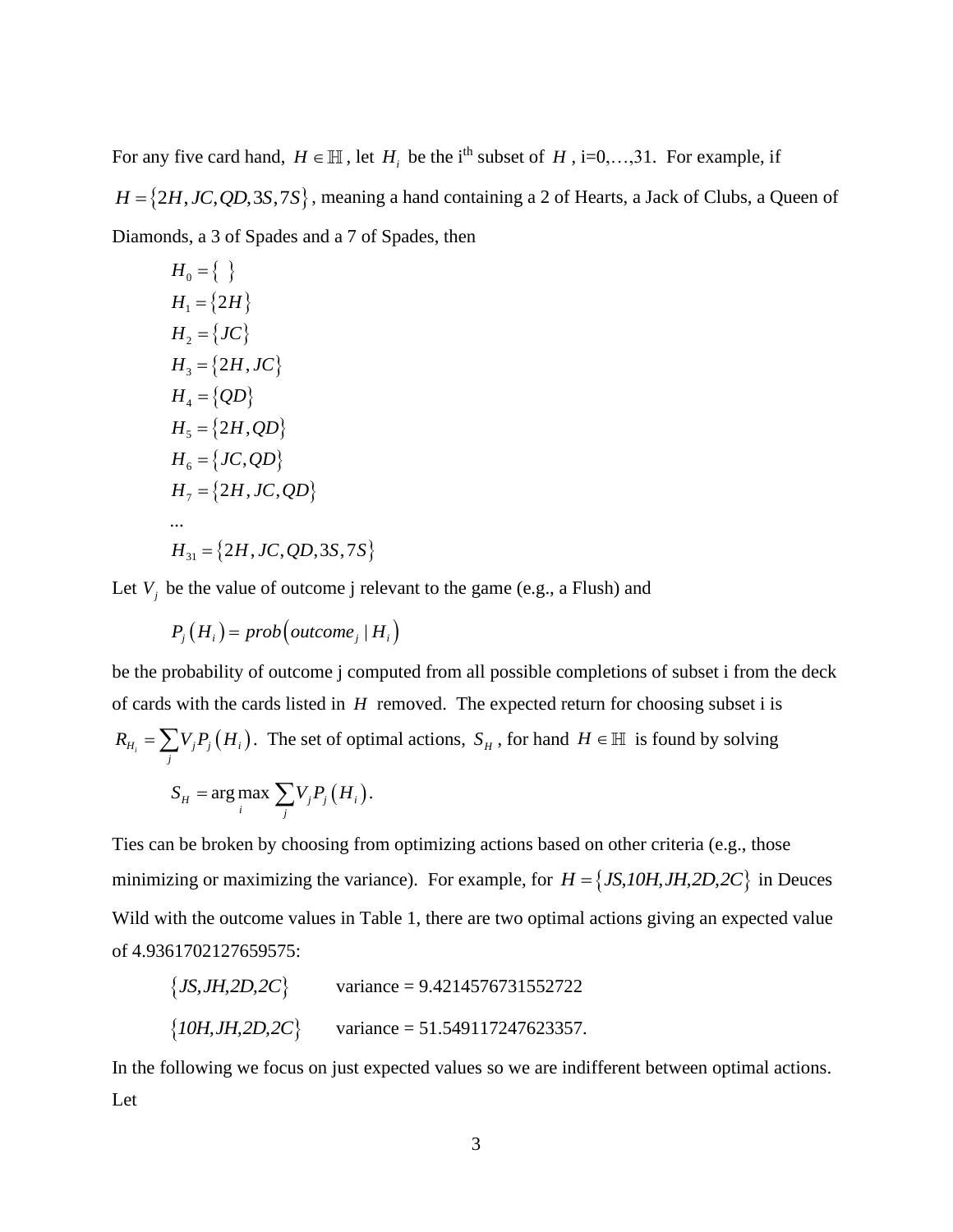$$
R_{H} = \sum_{j} V_{j} P_{j} \left( H_{i \in S_{H}} \right)
$$

be the expected optimal return for hand  $H$  when using any action in  $S_H$ .

An optimal strategy, *S* , for the game, is composed of the collection of optimal actions for each hand. The expected value of an optimal strategy is

$$
R_{\rm S}=\sum_{H\in\mathbb{H}}P_{\rm H}R_{\rm H}
$$

where  $P_H$  is the probability of hand H. Of course, in a fair game,  $P_H = |\mathbb{H}|^{-1}$ . The optimal expected profit is computed by

$$
\sum_{H} P_{H} R_{H} - K
$$

where  $K$  is the cost of playing one round of the game. For example, in Jacks or Better and Deuces Wild with the outcome values in Table 1, the optimal expected profits per hand of play are -0.00456096 and -0.010869, respectively.

The number of possible hands for a standard 52 card deck (ignoring order) is

$$
\binom{52}{5} = 2,598,960
$$

so a brute force analysis would require examining each of these and the possible 32 different ways to select subsets to hold followed by an enumeration of all possible outcomes. The subsets producing a maximum expected value would be chosen and these would comprise  $S_H$ . The number of completions of sub-hand i are

$$
\binom{47}{|H_i|}
$$

Thus, each hand's evaluation requires the examination of

$$
\sum_{i=0}^{31} \binom{47}{|H_i|} = 2,598,960
$$

hands. Thus, a straightforward analysis to find all 2,598,960 optimal actions would require examining  $2,598,960^2$  hands.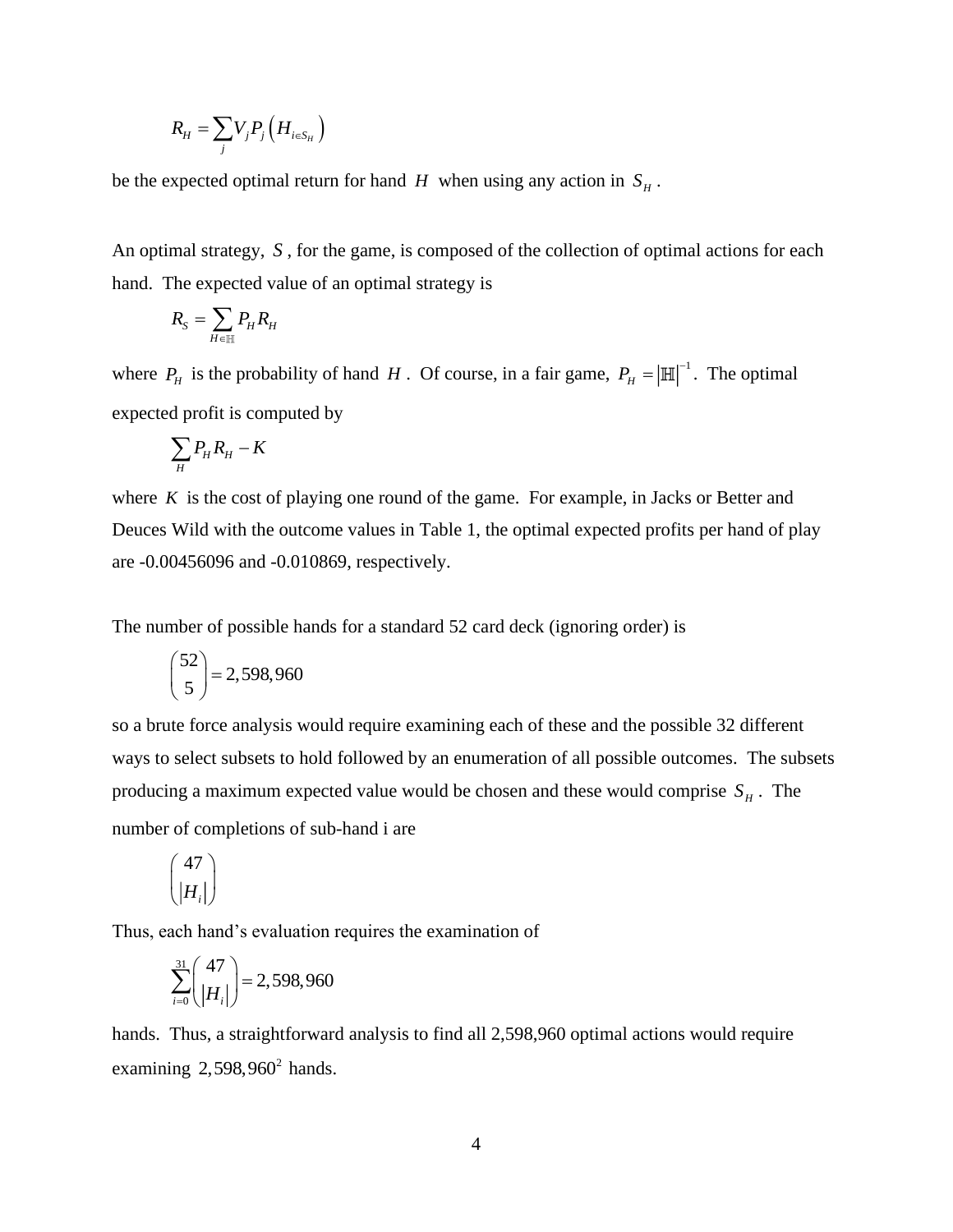A standard trick to ameliorate the computational challenge is to recognize that many hands are just permutations over the suites of other hands, and hence have the same expected outcomes. For example,  $\{2S, JC, QD, 3H, 7H\}$  is just a simple suite permutation of  $\{2H, JC, QD, 3S, 7S\}$ where Spades replaces Hearts, and Hearts replaces Spades. There are 24 permutations of the four suites. When this fact is taken into account, there are only 134,459 unique poker hands that need to be examined (for a 52 card deck where order is not important). Let  $\mathbb{H} \subseteq \mathbb{H}$  be this reduced set and for any  $H \in \overline{M}$ , let  $f_{\overline{M}}(H)$  be the number of hands in  $\mathbb H$  having permutations that map to H. Then the value of an optimal strategy is

$$
R_{\rm S}=\sum_{H\in\bar{\mathbb{H}}}f_{\bar{\mathbb{H}}}\left(H\right)P_{H}R_{H}
$$

As alluded to above, there are many variants of video poker including ones dependent on a deck of 53 cards (Joker Poker), or on the order of the cards (e.g., sometimes a sequential Royal Straight Flush has a separate, larger payout) or type of suite involved (some variants offer a progressive jackpot based on a player attaining a Royal Straight Flush in Diamonds – called Royal Diamonds) in the outcome. Others depend on the standard outcomes (like a four of a kind), but give different payouts depending on the rank (e.g., four Aces pays more than other four of a kind hands) and possibly on the value of a fifth card (a kicker). Even for the same game, there are many variants of the payout tables, some actually giving a positive expected profit for the game! In any case, establishing an optimal return for the many variants of video poker is straightforward (although tedious) following the general ideas above.

A byproduct of this analysis is an optimal strategy, S, which dictates the optimal action for each possible starting hand. This is often translated into a simple decision list (Rivest, 1987) or decision tree (Quinlan, 1993) using features<sup>1</sup> of hands so a human player can memorize the strategy for play at a casino. A decision list gives a ranked list of rules for selecting subsets to hold. For example, a partial such decision list for Jacks or Better with the pay table in Table 1 is [\(http://wizardofodds.com/jacksorbetter](http://wizardofodds.com/jacksorbetter) Shackleford 2010):

<sup>&</sup>lt;sup>1</sup> Here a feature is a characteristic of a hand that captures useful information for identifying optimal actions. For example, "4 to a straight flush" is a feature meaning the hand has four cards of a possible straight flush hand such as  ${8C, 9C, JC, OC, 3H}.$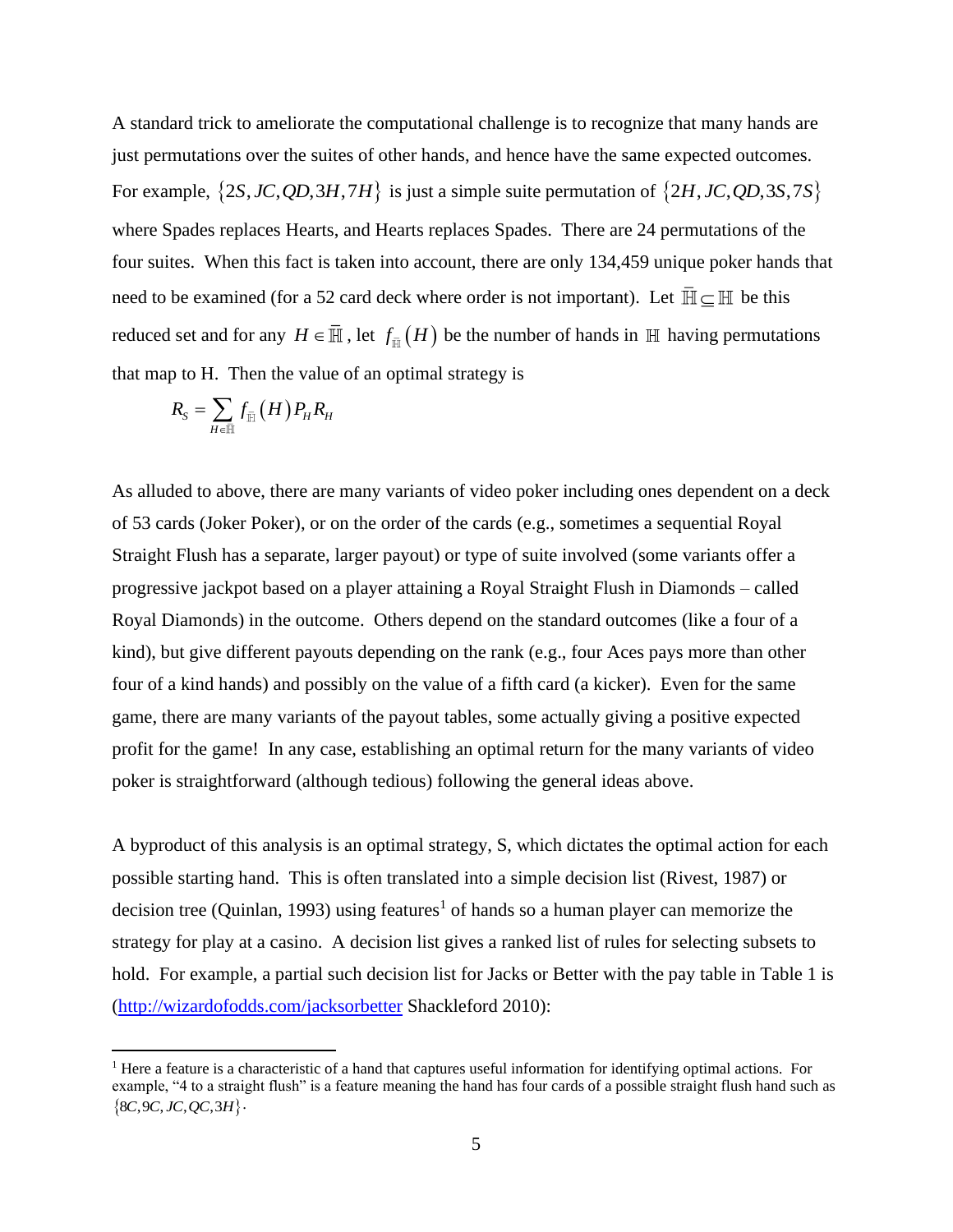Dealt royal flush Dealt straight flush Dealt four of a kind 4 to a royal flush Dealt full house Dealt flush 3 of a kind Dealt straight 4 to a straight flush Two pair High pair 3 to a royal flush 4 to a flush A only 3 to a straight flush (type 3) Garbage, discard everything

This means that one first checks if the dealt hand is a royal straight flush. If so, hold that. If not, then check if it is a straight flush. If so, hold that. If not, then proceed to the next test. And so on.

Some video poker machines offer multiple line versions of the games. A multi-line game starts with displaying one five-card hand and the player selects some subset to hold, as usual. This held hand is randomly completed for each line of play (each from a deck containing the remaining cards after removing the initial hand). That is, if the game has ten lines (including the initial hand), then there are ten outcome hands. The expected return and optimal strategies all remain the same as the single line game. However, the variance of the multi-line game and the associated gambler's ruin probabilities for a fixed budget would be different.

Recently an interesting new type of video poker game has been released by IGT (https://www.igt.com), called Ultimate X Poker (for example, see [http://www.casinoenterprisemanagement.com/articles/february-2009/new-class-iii-slots](http://www.casinoenterprisemanagement.com/articles/february-2009/new-class-iii-slots-february-2009)[february-2009\)](http://www.casinoenterprisemanagement.com/articles/february-2009/new-class-iii-slots-february-2009). The outcome of the current hand (like a Flush) results in an immediate payoff, as usual, *plus* establishes a multiplier for the next hand's outcome. For example, the multipliers for one version of Deuces Wild are shown in Table 2. So, if the current hand results in a Flush the player gets the usual payoff (for example, 3 bet units for each unit bet as shown in Table 1)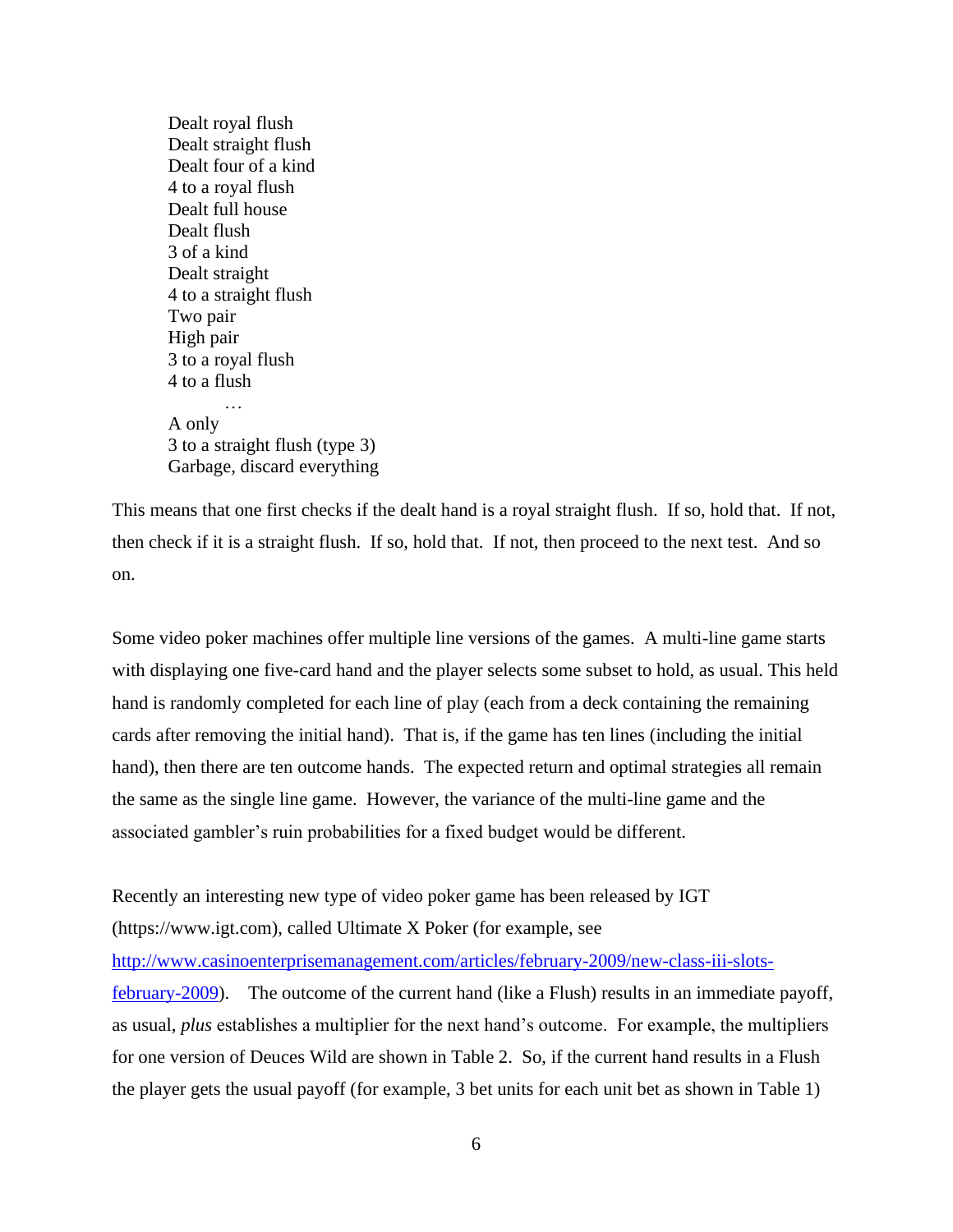plus establishes a multiplier of 5 (Table 2) that will be applied to the payoff of the next hand. If the next hand results in a win, the player receives 5 times the normal amount. In any case, whatever the outcome, the multiplier is adjusted for the next hand.

In Ultimate X Poker, the value of an action is the value of the outcome,  $V_j$ , of the current hand (times the current multiplier) plus a multiple of the value of the outcome of the next hand. The cost of playing is twice the usual cost. Ultimate X Poker is offered usually as multi-line games (e.g., 3, 5 and 10 lines).

| <b>Deuces Wild Multipliers</b>      |                   |  |
|-------------------------------------|-------------------|--|
| <b>Outcome</b>                      | <b>Multiplier</b> |  |
| <b>Natural Royal Straight Flush</b> |                   |  |
| <b>Four Deuces</b>                  | 4                 |  |
| <b>Wild Royal Straight Flush</b>    | 4                 |  |
| <b>Five of a Kind</b>               | 3                 |  |
| <b>Straight Flush</b>               | 12                |  |
| <b>Four of a Kind</b>               | 7                 |  |
| <b>Full House</b>                   | 5                 |  |
| <b>Flush</b>                        | 5                 |  |
| <b>Straight</b>                     | 3                 |  |
| <b>Three of a Kind</b>              | 2                 |  |
| <b>Otherwise</b>                    |                   |  |

Table 2: Ultimate X Multiplies for 10 Line, Deuces Wild

In multi-line versions, the outcome of each line establishes the multiplier for the next hand on that line. Figure 1 shows the game after a hand has established multipliers. Here the multiplier on the second hand was 2 at the start of play and zero for the other two hands. Two deuces were held. The completion resulted in outcomes of a four of a kind on hand one (giving a multiplier of 7 for the next hand on this line), and three of a kinds on the other two hands (giving multipliers for the next hands of 2). The payout on this hand was the regular payout for the three of a kind (1), plus two times the payout for a three of a kind, plus the regular payout for a four of a kind (4) giving a total of 7 (times the number of bet units played).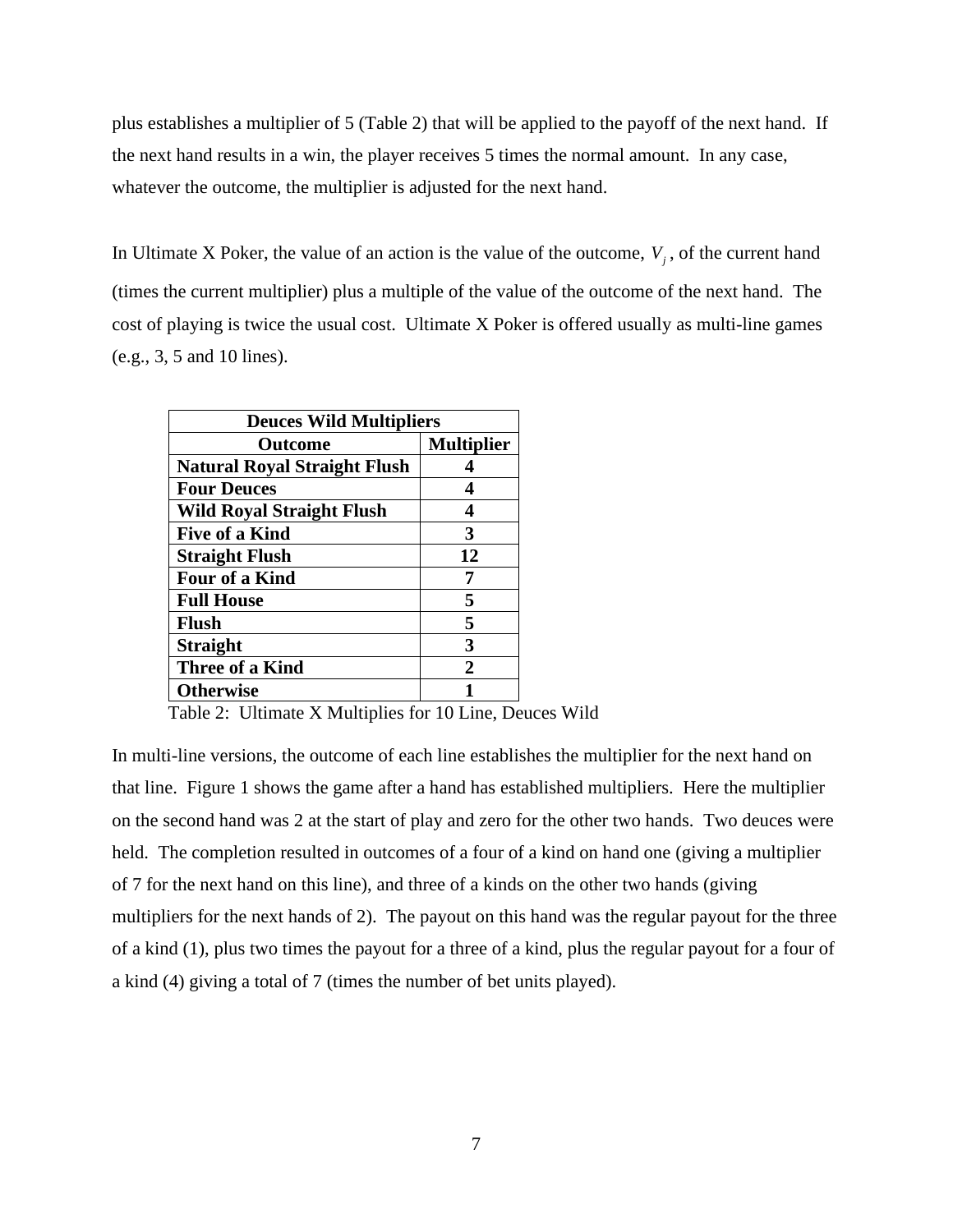

Figure 1: 3-line deuces wild Ultimate X Poker (http://www.videopoker.com/)

An analysis of this game is substantially more involved than the typical video poker game since the current hand's return depends on the outcome of the previous hand. This note provides an analysis of the game. To our knowledge, this game had not been rigorously analyzed. A leading expert on gambling analyses, Michael Shackelford, states while referring to tables of expected returns of the various forms of the Ultimate X game:

"This would have been a very difficult analysis, and nobody would have cared, other than me, if I cracked it. So the above tables have been kindly provided by IGT (the game maker), who I thank. All I know is that they did an "exhaustive" analysis, meaning they looked at the billions of possible game states to arrive at a return"

[\(http://wizardofodds.com/ultimatex](http://wizardofodds.com/ultimatex) Shackleford 2010).

Just what type of analysis IGT performed was not reported. As it turns out, our analysis confirms the IGT values. Nonetheless, their work is unpublished and this paper makes clear the challenges of analyzing this game and leaves open several interesting avenues for future research.

## **2. Analysis of Ultimate X Poker**

Let L be the number of lines played. Let  $M$  be the set of possible payoff multipliers. For example, in Table 2,  $M = \{1, 2, 3, 4, 5, 7, 12\}$ . Let  $\Omega$  be the set of permutations of the elements of M taken L at a time with repetition. For example, for  $L = 2$ 

 $\Omega = \{(1,1), (1,2), (1,3), (1,4), (1,5), (1,7), (1,12), (2,1), \ldots, (12,12)\}.$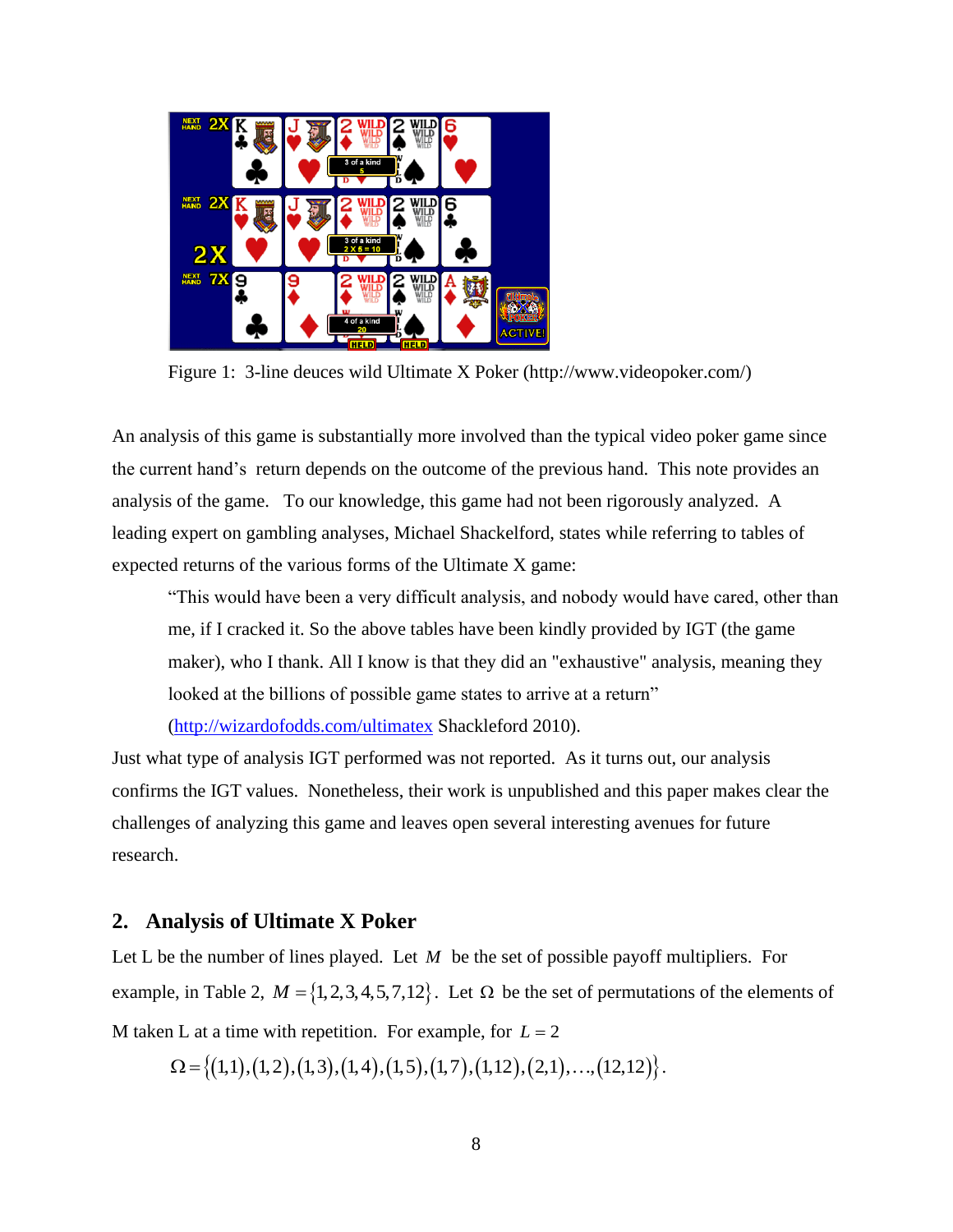The multipliers for the L hands at the start of a hand are those found in one of the elements of *M* . The starting state of each round of play is thus  $(\pi, H)$  where  $\pi \in \Omega$  results from the previous hand's outcomes and  $H \in \mathbb{H}$  is a randomly generated next hand. Since the outcome of any action depends on just  $(\pi, H)$  and what a decision maker chooses to hold in  $H$ , and not the history leading one to this state, the Markov property holds and the resulting problem is a Markov Decision problem<sup>2</sup>.

The number of permutations (with repetition) of  $|M|$  things L at a time is  $|M|^L$ , so a 10-line version of Ultimate X with the multipliers shown in Table 2 has  $7^{10} = 282,475,249$  multiplier patterns a player may see. So the number of states is  $\begin{bmatrix} 1 \\ 5 \end{bmatrix}$  $\binom{n}{5}$   $|M|^L$ where n is the size of the deck of cards used (assuming order of the cards is not important). For example, for decks of 52 cards and a 10-line game, the number of states is 2,598,960\*282,475,249=734,141,873,141,040 .

Let  $m(\pi) = \sum_{c}$  $m(\pi) = \sum c$  $=\sum_{c\in\pi}$  $\pi$ ) =  $\sum c$  where the sum is over the multiples listed in  $\pi$ ,  $\pi \in \Omega$ . So for each state one

would solve

$$
S_{\pi,H} = \max_i m(\pi) R_{H_i} + \sum_{\gamma \in \Omega} P_{\pi,\gamma} (H_i) R_{\gamma}
$$

where

$$
P_{\pi,\gamma}\left(H_i\right) = \prod_{\ell=1}^L \left(P_{\pi,\gamma_{\ell}}\left(H_i\right)\right)
$$

and  $P_{\pi,\gamma}(H_i)$  is the probability of an outcome having an associated multiplier of  $\gamma_i$  given one starts in state  $(\pi, H)$  and chooses to hold  $H_i$ .  $R_{\pi}$  is the optimal expected return when the multipliers are  $\pi$ . The first term of  $S_{\pi,H}$  anticipates the outcome of the current hand (multiplied by the appropriate multiplier for each line) and the second term is the expected outcome of the next hand.  $P_{\pi,\gamma}(H_i)$  needs a little discussion. The probability of going from state  $(\pi,H)$  to an

<sup>&</sup>lt;sup>2</sup> The associated Markov chains are readily shown to be ergodic.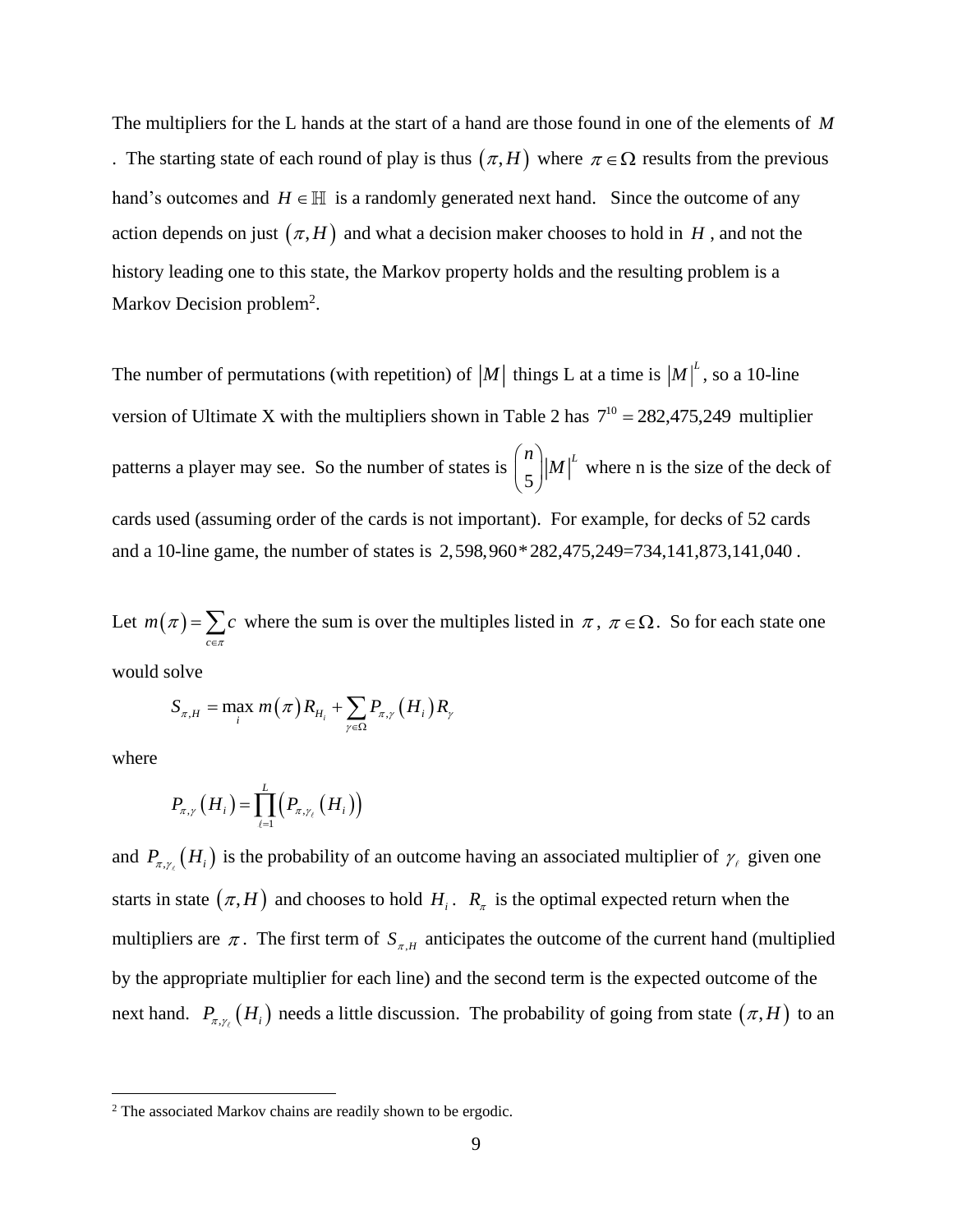outcome having an associated multiplier of  $\gamma_i$  is dependent only on  $H_i$ , not on  $\pi$ . Of course, an optimal choice for subset i does depend on  $\pi$ , and we use our notation to reflect this.

Since the present decision impacts future returns and decisions, several considerations are possible. If the time-value of money plays a role (for example, a professional gambler may play the game over a period of months or years), then one might discount the returns from future hands by focusing on the following problem

$$
\max_i m(\pi) R_{H_i} + \alpha \sum_{\gamma \in \Omega} P_{\pi,\gamma} (H_i) R_{\gamma}.
$$

Here  $\alpha \in [0,1)$  is a discount factor giving the expected present value of money from the next decision period. Since the game play is quick, it is hard to imagine that  $\alpha$  would be measurably smaller than 1.0 so, more commonly, one would probably not discount the future returns. In such cases a non-discounted form of the problem is appropriate.

Another factor is the length of play. Although there will always be only a finite number of rounds of play, the mathematical analysis and long-term results are best handled by assuming an infinite number of rounds of play. This not only simplifies the calculations but gives strategies that are optimal for a reasonable number of rounds are played. For the non-discounted problem this can result in infinite (negate or positive) total returns. So, for the non-discounted case, one focuses on maximizing the average gain per round of play (e.g., see Derman 1970).

The infinite horizon, non-discounted, Markov Decision problem (ndMDP) for this game is stated as

$$
v_{\pi} + g = \sum_{H \in \mathbb{H}} P_H \max_i \left( m(\pi) R_{H_i} + \sum_{\gamma \in \Omega} P_{\pi, \gamma} (H_i) v_{\gamma} \right) \qquad \pi \in \Omega
$$
  

$$
\sum_{\pi} P_{\pi} v_{\pi} = 0
$$
 (1)

where g is the maximal gain per round of play and  $P_{\pi}$  is the steady-state probability of being in state  $\pi$  (before a hand is dealt) under optimal decisions. The value  $v_{\pi}$  is interpreted as the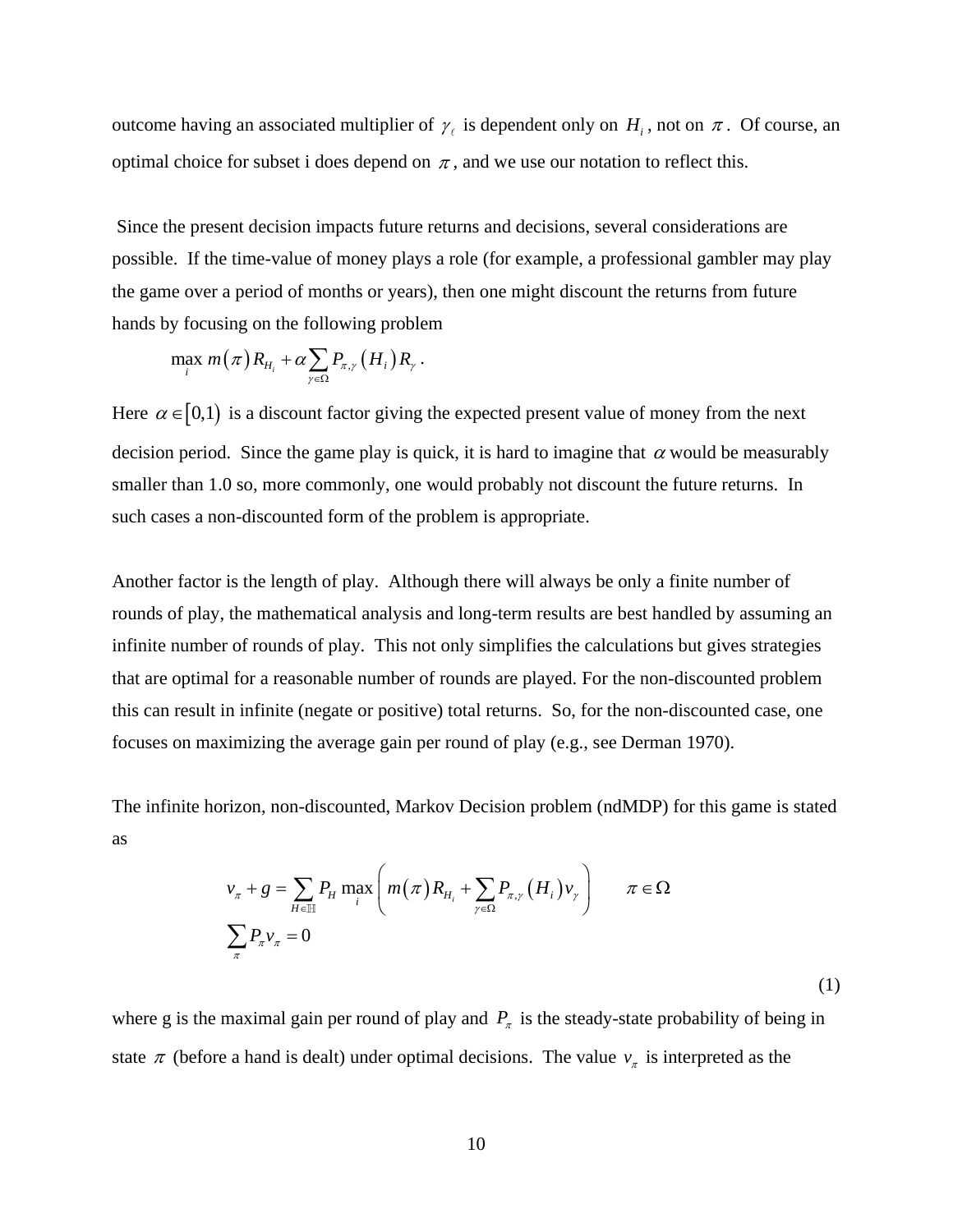relative bias for state  $\pi \in \Omega$ . Note that  $g/(KL)$  is the optimal expected return per bet unit for the game.

An ndMDP is usually solved using one of three methods: value iteration, policy iteration or linear programming (for example, see Derman, 1970). All of these methods are computationally sensitive to the number of states involved, which, as shown above, could be very large. Both linear programming and policy improvement methods would require enormous numbers of equations and are not practical alternatives since both would require working with items (e.g., matrices) having a size equal to at least the square of the number of states, truly large sizes. Value iteration offers an advantage in that one needs only essentially four vectors the size of the  $\Omega$  (two for the relative biases  $v_{\pi}$  and two for the stationary probabilities  $P_{\pi}$ ). Indeed, there are value iteration methods needing only two such vectors (where Gauss-Seidel iterations are used e.g., Porteus 1981).

We studied this problem using value-iteration (Derman 1970). With value iteration one successively computes

$$
v_{\pi}^{n+1} + g^{n+1} = e_{\pi}^{n+1} = \sum_{H \in \mathbb{H}} P_H \max_{i} \left( m(\pi) R_{H_i} + \sum_{\gamma \in \Omega} P_{\pi, \gamma} (H_i) v_{\gamma}^{n} \right) \qquad \pi \in \Omega
$$
  
\n
$$
g^{n+1} = \sum_{\pi} P_{\pi}^{n+1} e_{\pi}^{n+1}
$$
  
\n
$$
P_{\pi}^{n+1} = \sum_{\gamma \in \Omega} P_{\gamma}^{n} P_{\gamma, \pi} (H_{i \in S_{\gamma, H}}) \qquad \pi \in \Omega
$$
 (2)

These iterations continue until the change in iterates  $(v_n^{n+1}, g_{n+1}^{n+1}, P_n^{n+1})$  reduces to some small value. It is well-known that these converge here. For a one line version of the Ultimate X Poker game in Table 2 we found the results shown in Table 3. The optimal gain rate is  $g = 1.989680522$  making it a negative expected value game (since  $K = 2$ ). Its expected return per unit bet is 0.994840.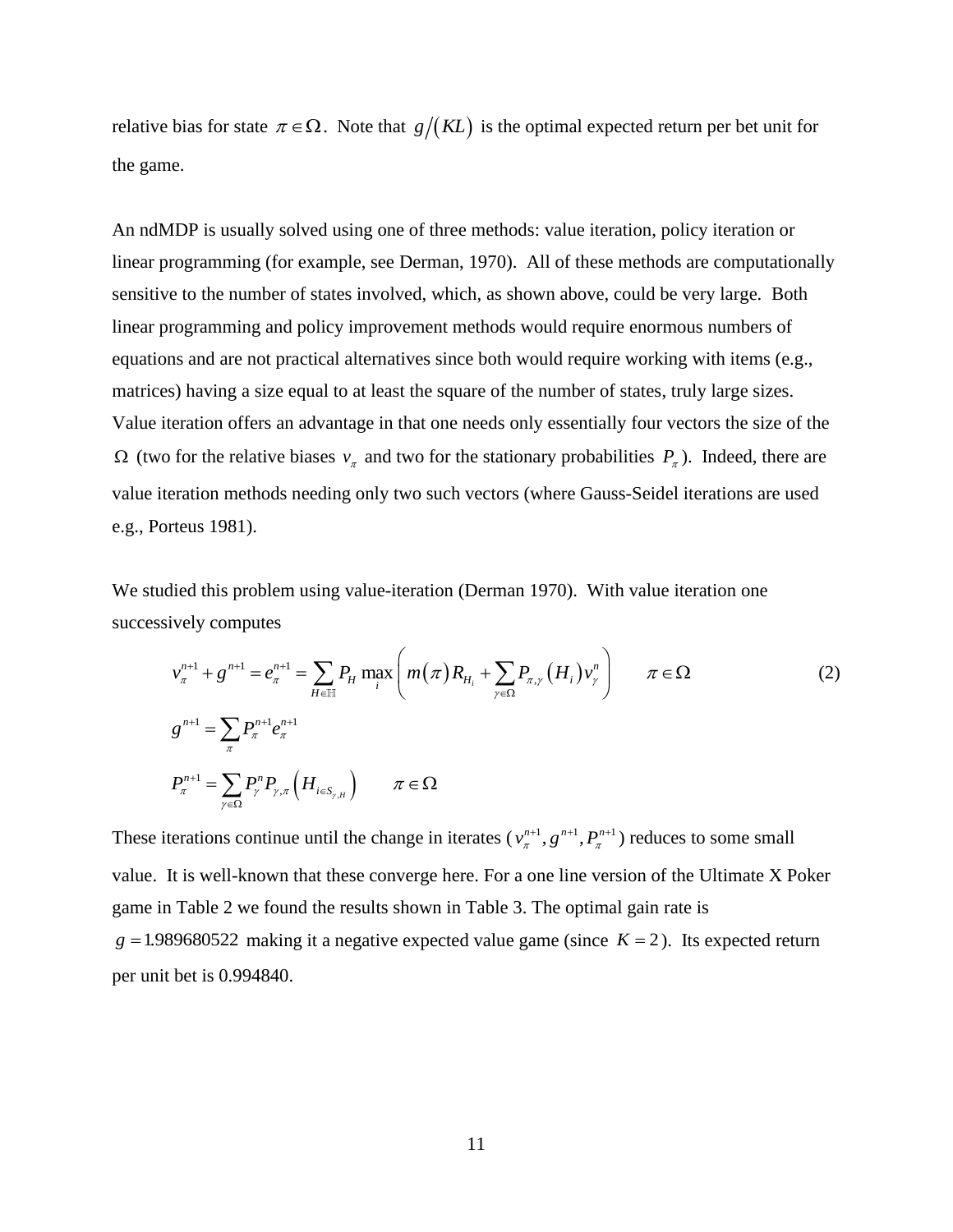| Deuces Wild - 1 Line |               |             |  |
|----------------------|---------------|-------------|--|
| π                    | $v_{\pi}$     | $P_{\pi}$   |  |
|                      | -1.003399219  | 0.556280413 |  |
| 2,                   | $-0.01819477$ | 0.265939238 |  |
| (3)                  | 0.968865825   | 0.058338112 |  |
| $^{(4)}$             | 1.956764857   | 0.001788994 |  |
| $\mathfrak{S}$       | 2.945128634   | 0.051826156 |  |
|                      | 4.922771038   | 0.060508713 |  |
|                      | 9.868120983   | 0.005318374 |  |

Table 3: Solution to one line version of the game with multiples in Table 2

To proceed much beyond one line games, some algorithmic tricks are needed because the problem sizes grow so fast. Now, many of the states,  $\pi \in \Omega$ , are equivalent in terms of a player's expected return and the transition probabilities to subsequent states. We discussed earlier how the outcomes of many hands are equivalent to other hands where the suites have been permuted. Likewise, many of the multiplier permutations are equivalent. For example, in a 3 line game,  $\pi = \{3, 5, 5\}$  will give the same expected payouts as  $\{5, 3, 5\}$  and  $\{5, 5, 3\}$ . Clearly the order of the multipliers across the lines of play is not important. Let  $C \subseteq \Omega$  contain just the unique combinations (say those in sorted order). So

$$
|C| = \binom{|M|+L-1}{|M|-1}.
$$

Hence, one can focus on just  $|C|$  payoff patterns (i.e., the number of combinations with repetition), recognizing that some may have multiple different ways they can be seen. Thus, for a ten-line game, one can reduce the state space size to

$$
134,459\binom{16}{6} = 1,076,747,672
$$

states. This is clearly better than the  $7.34 \cdot 10^{14}$  states shown earlier, but is still a large number.

With this, we can reduce (2) in a straightforward manner. Before doing so, another reduction results from the following theorem. This insight was first noted by Shackleford [\(http://wizardofodds.com/ultimatex](http://wizardofodds.com/ultimatex) Shackleford 2010) where he states: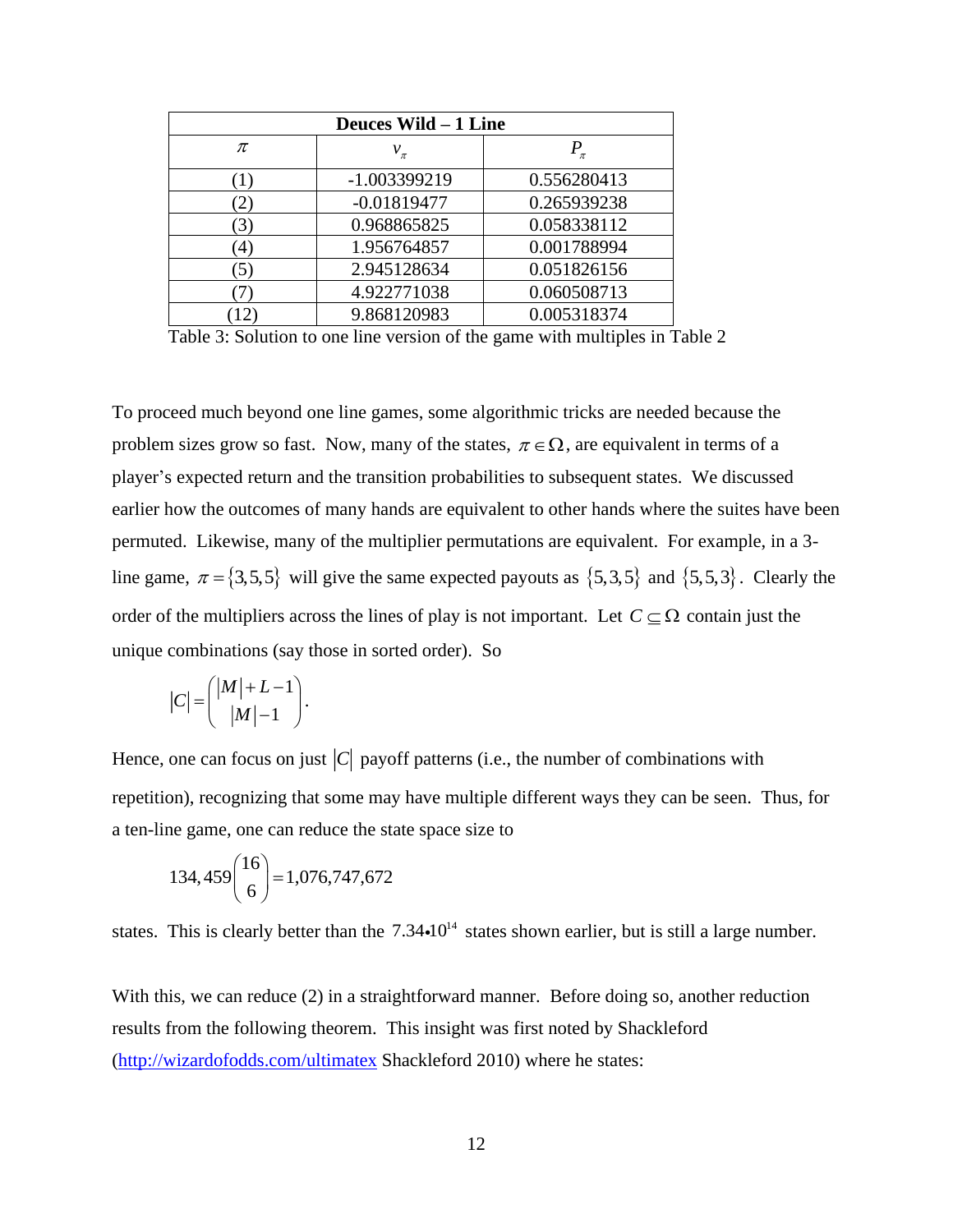"The strategy in Ultimate X will depend not only on your cards, but the sum of the current multipliers."

Theorem 1

Let  $\kappa, \eta \in \Omega$  then  $R_{\kappa} = R_{\eta}$  if  $m(\kappa) = m(\eta)$ .

Proof:

Solutions satisfy (1) so

$$
R_{\kappa} + g = \sum_{H \in \mathbb{H}} P_H \max_i \left( m(\kappa) R_{H_i} + \sum_{\gamma \in \Omega} P_{\kappa, \gamma} (H_i) R_{\gamma} \right)
$$
  

$$
R_{\eta} + g = \sum_{H \in \mathbb{H}} P_H \max_i \left( m(\eta) R_{H_i} + \sum_{\gamma \in \Omega} P_{\eta, \gamma} (H_i) R_{\gamma} \right)
$$

and then

$$
R_{\kappa} - R_{\eta} = \begin{cases} \sum_{H \in \mathbb{H}} P_{H} \max_{i} \left( m(\kappa) R_{H_{i}} + \sum_{\gamma \in \Omega} P_{\kappa, \gamma} (H_{i}) R_{\gamma} \right) \\ - \sum_{H \in \mathbb{H}} P_{H} \max_{i} \left( m(\eta) R_{H_{i}} + \sum_{\gamma \in \Omega} P_{\eta, \gamma} (H_{i}) R_{\gamma} \right) \end{cases}
$$
  

$$
\leq \sum_{H \in \mathbb{H}} P_{H} \left( \sum_{\gamma \in \Omega} P_{\kappa, \gamma} (H_{i \in S_{\kappa, H}} - m(\eta) R_{H_{i \in S_{\kappa, H}}} - \sum_{\gamma \in \Omega} P_{\eta, \gamma} (H_{i \in S_{\kappa, H}}) R_{\gamma} \right).
$$

But, by assumption,  $m(\kappa) = m(\eta)$  so we get this last term reduces to

$$
\sum_{H \in \mathbb{H}} P_H \left( \sum_{\gamma \in \Omega} P_{\kappa,\gamma} \left( H_{i \in S_{\kappa,H}} \right) - \sum_{\gamma \in \Omega} P_{\eta,\gamma} \left( H_{i \in S_{\kappa,H}} \right) R_{\gamma} \right) R_{\gamma}.
$$

Likewise

$$
R_{\kappa} - R_{\eta} \geq \sum_{H \in \mathbb{H}} P_H \left( \sum_{\gamma \in \Omega} P_{\eta, \gamma} \left( H_{i \in S_{\eta, H}} \right) - \sum_{\gamma \in \Omega} P_{\kappa, \gamma} \left( H_{i \in S_{\kappa, H}} \right) R_{\gamma} \right) R_{\gamma}.
$$

However, as discussed earlier,  $P_{\kappa,\gamma}$   $(H_i) = P_{\eta,\gamma}$   $(H_i)$  so we have  $0 \le R_{\kappa} - R_{\eta} \le 0$ .

 $\Box$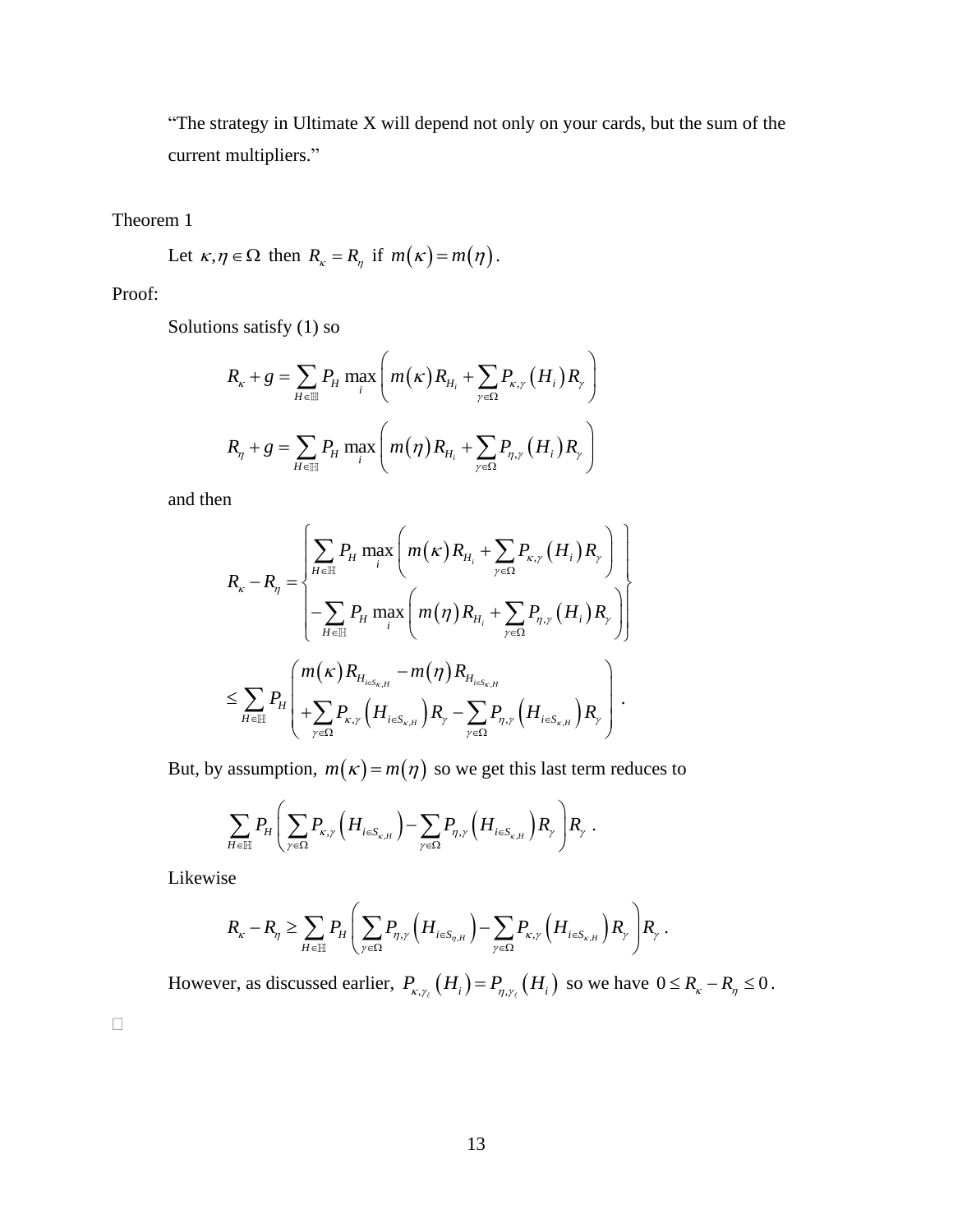Thus the computational burden can be reduced further to considering just representative combinations in C for each possible sum  $m(\pi)$ . Let  $D \subseteq C \subseteq \Omega$  be such a set. For example, for the multipliers in Table 2 the differences in state sizes are shown in Table 4.

|                                           | 3-Lines | 5-Lines | 10-Lines    |
|-------------------------------------------|---------|---------|-------------|
| $ \Omega  =  M ^L$                        | 343     | 16,807  | 282,475,249 |
| $ C  = { \mathcal{M}  + L - 1 \choose L}$ | 84      | 462     | 8,008       |
|                                           | 29      | 51      | 106         |

Table 4: Size of Sets

Then the first line of (2) can be reduced to

$$
v_{\pi}^{n+1} + g^{n+1} = e_{\pi}^{n+1} = \sum_{H \in \mathbb{H}} P_H \max_{i} \left( m(\pi) R_{H_i} + \sum_{\gamma \in D} \overline{P}_{\pi,\gamma} (H_i) v_{\gamma}^{n} \right) \qquad \pi \in D
$$
  

$$
v_{\gamma}^{n+1} = v_{\pi}^{n+1} \qquad \gamma \in \Omega / D, m(\gamma) = m(\pi)
$$
 (3)

where

$$
\overline{P}_{\pi,\gamma}\left(H_i\right) = \sum_{\substack{\eta \in \Omega \\ m(\eta) = m(\gamma)}} P_{\pi,\eta}\left(H_i\right)
$$

Of course, the first line can be reduced further to

$$
I_{\pi,\gamma}(H_i) = \sum_{\substack{\eta \in \Omega \\ m(\eta) = m(\gamma)}} I_{\pi,\eta}(H_i)
$$
  
\n
$$
\text{rse, the first line can be reduced further to}
$$
\n
$$
v_{\pi}^{n+1} + g^{n+1} = e_{\pi}^{n+1} = \sum_{\overline{H} \in \overline{\mathbb{H}}} P_{\overline{H}} f_{\overline{H}}(\overline{H}) \max_{i} \left( m(\pi) R_{\overline{H}_i} + \sum_{\gamma \in D} \overline{P}_{\pi,\gamma}(\overline{H}_i) v_{\gamma}^n \right) \qquad \pi \in D \tag{4}
$$
\n
$$
v_{\gamma}^{n+1} = v_{\pi}^{n+1} \qquad \gamma \in \Omega / D, m(\gamma) = m(\pi).
$$

Using this approach we found the results shown in Table 5 for a 2-line version of the game with multipliers in Table 2. The optimal gain rate is  $g = 3.978525287$ . The expected return per unit bet is 0.994631.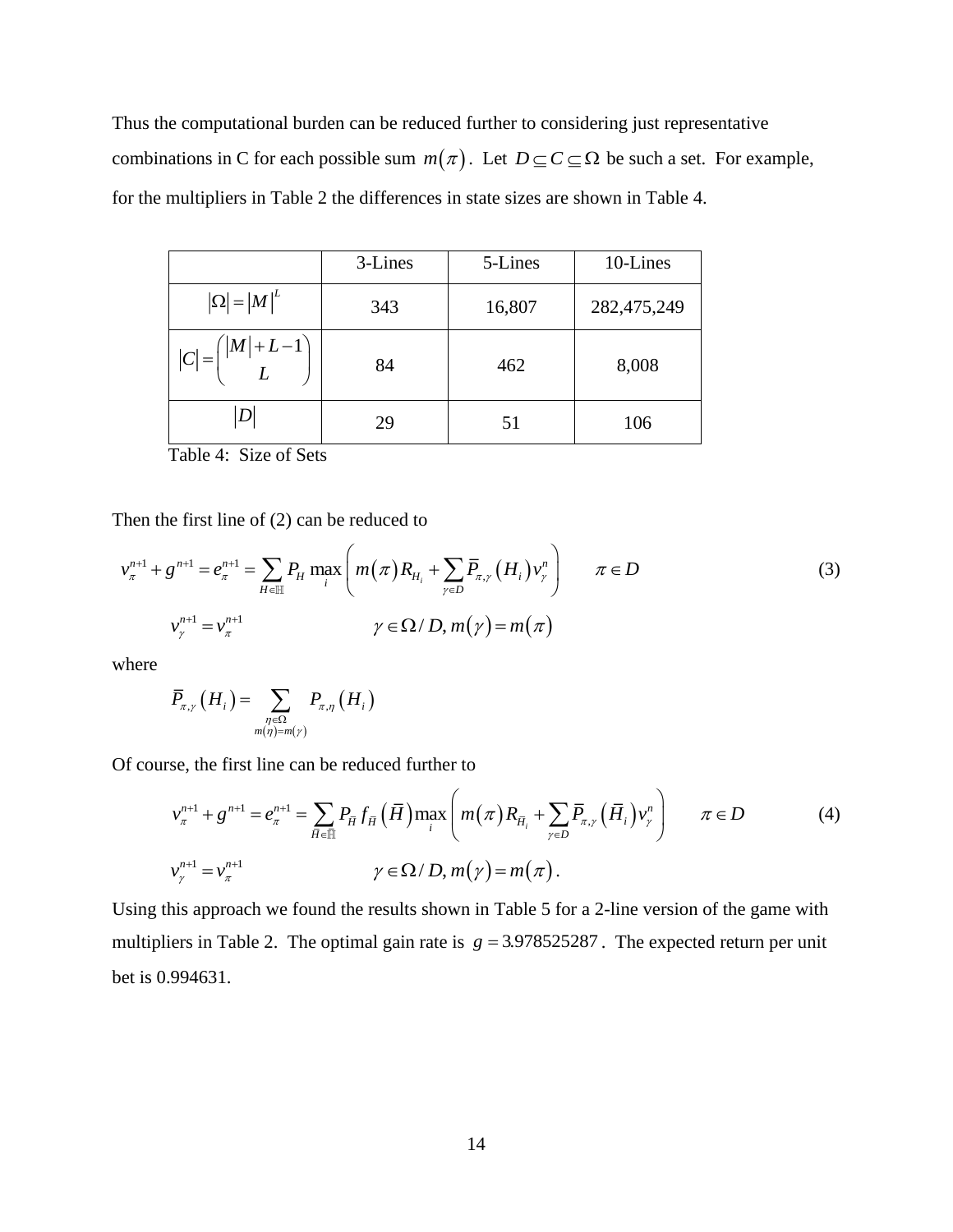| Deuces Wild - 2 Lines |              |             |  |
|-----------------------|--------------|-------------|--|
| $\pi \in D$           | $v_{\pi}$    | $P_{\pi}$   |  |
| (1,1)                 | $-2.0052132$ | 0.392717712 |  |
| (1,2)                 | $-1.0209311$ | 0.207469421 |  |
| (1,3)                 | $-0.0347993$ | 0.044863041 |  |
| (2,2)                 | $-0.0347993$ | 0.114908538 |  |
| (1,4)                 | 0.95206921   | 0.001048511 |  |
| (2,3)                 | 0.95206921   | 0.019711084 |  |
| (1,5)                 | 1.9393246    | 0.045285236 |  |
| (2,4)                 | 1.9393246    | 0.000842345 |  |
| (3,3)                 | 1.9393246    | 0.02056649  |  |
| (2,5)                 | 2.92701726   | 0.020909012 |  |
| (3,4)                 | 2.92701726   | 0.000436112 |  |
| (1,7)                 | 3.91512707   | 0.025244204 |  |
| (3,5)                 | 3.91512707   | 0.002861137 |  |
| (4,4)                 | 3.91512707   | 0.00028822  |  |
| (2,7)                 | 4.90342169   | 0.050915072 |  |
| (4,5)                 | 4.90342169   | 0.000232255 |  |
| (3,7)                 | 5.89185552   | 0.006324037 |  |
| (5,5)                 | 5.89185552   | 0.014547958 |  |
| (4,7)                 | 6.88041633   | 0.000411045 |  |
| (5,7)                 | 7.86922436   | 0.004083001 |  |
| (1,12)                | 8.8581477    | 0.003195022 |  |
| (2,12)                | 9.84714092   | 0.002458734 |  |
| (7,7)                 | 9.84714092   | 0.0166127   |  |
| (3,12)                | 10.8361684   | 0.001489456 |  |
| (4,12)                | 11.8252209   | 6.14E-05    |  |
| (5,12)                | 12.814288    | 0.000721154 |  |
| (7,12)                | 14.7924319   | 0.000869944 |  |
| (12,12)               | 19.7378416   | 0.00092714  |  |

Table 5: Results for a 2-line version of the game in Table 2.

With the approach above, the results in Table 6 for three standard versions of Deuces Wild Ultimate X Poker were computed. The Deuces Wild payouts are those shown in Table 1.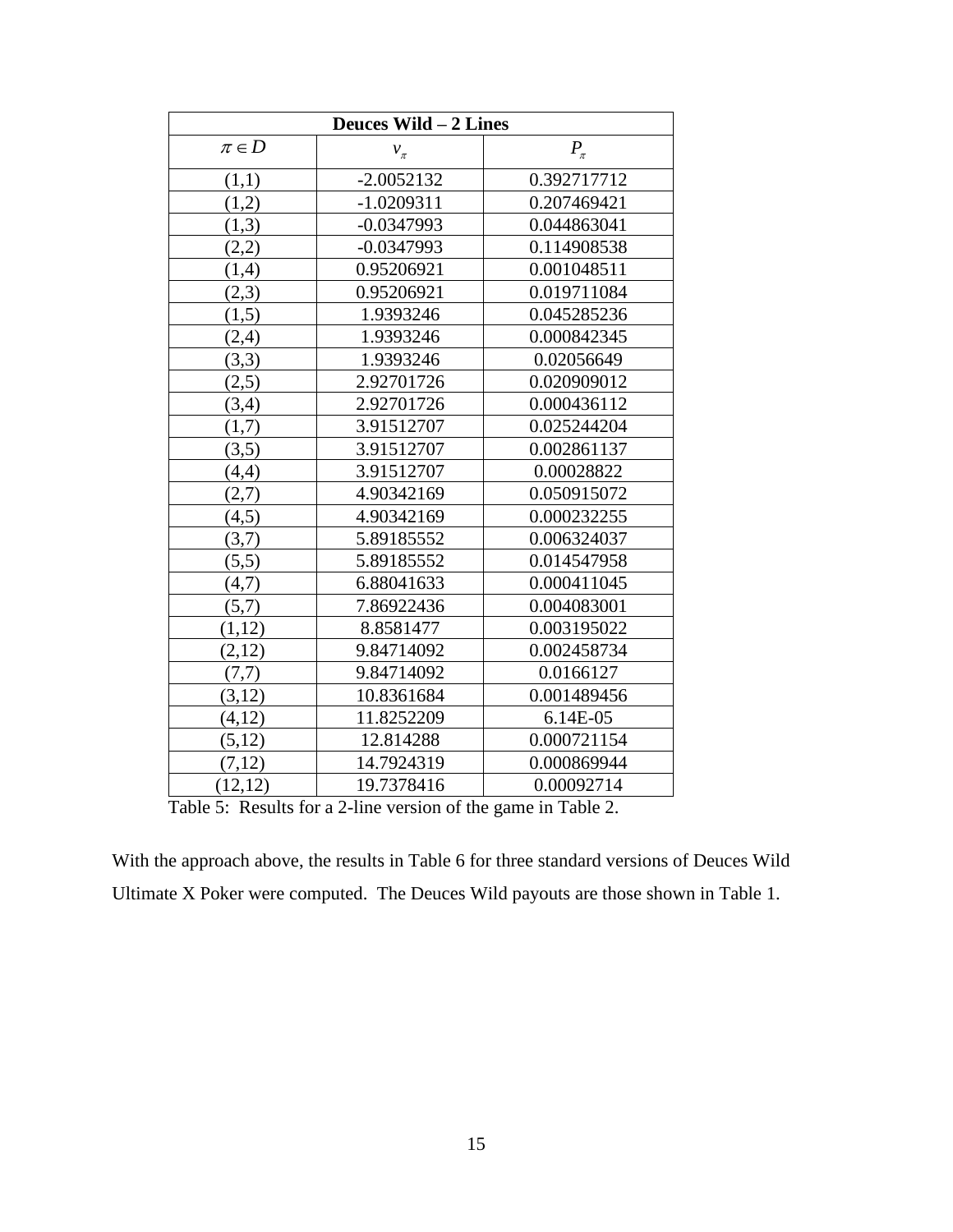| <b>Deuces Wild Ultimate X</b>       | 3-Line             | 5-Line             | 10-Line            |
|-------------------------------------|--------------------|--------------------|--------------------|
| <b>Outcome</b>                      | <b>Multipliers</b> | <b>Multipliers</b> | <b>Multipliers</b> |
| <b>Natural Royal Straight Flush</b> |                    | 2                  |                    |
| <b>Four Deuces</b>                  | $\overline{2}$     | $\overline{2}$     |                    |
| <b>Wild Royal Straight Flush</b>    | 2                  | $\overline{2}$     |                    |
| <b>Five of a Kind</b>               |                    | 3                  | 3                  |
| <b>Straight Flush</b>               | 12                 | 12                 | 12                 |
| Four of a Kind                      | 7                  | 7                  | 7                  |
| <b>Full House</b>                   | 5                  | 5                  | 5                  |
| <b>Flush</b>                        | 5                  | 5                  | 5                  |
| <b>Straight</b>                     | 3                  | 3                  | 3                  |
| <b>Three of a Kind</b>              | 2                  | $\mathfrak{D}$     |                    |
| <b>Otherwise</b>                    |                    |                    |                    |
| <b>Optimal Gain Rate</b>            | 5.9476897840       | 9.9265707305       | 19.8872461404      |
| <b>Optimal Expected Return</b>      | 0.9912816306       | 0.9926570731       | 0.994362307        |
| <b>IGT Reported Returns</b>         | 0.991282           | 0.992657           | 0.994362           |

Table 6: Optimal expected returns for Deuces Wild Ultimate X Poker.

For these runs,  $v_{\pi}^0 = 0$  and  $P_{\pi}^0 = 1/|\Omega|$ . Iteration stopped when

$$
\left|g^{n+1}-g^{n}\right|+\sum_{\pi\in D}\left|v_{\pi}^{n+1}-v_{\pi}^{n}\right|+\sum_{\pi\in \Omega}\left|P_{\pi}^{n+1}-P_{\pi}^{n}\right|+\Delta S<\varepsilon
$$

where  $\Delta S$  is the number of differences in optimal actions over the last iteration and  $\varepsilon = 10^{-10}$ . The runs took several weeks of computation on a standard 64-bit Windows Vista machine with two Intel® Xeon™ 3.20 GHz processors and 8 GB memory.

An interesting issue related to this game is "What impact do different numbers of lines have on the optimal return?" As mentioned early, the optimal expected payout return for the typical video poker machine game remains unaffected by the number of lines played. However, with the Ultimate X games, there is a subtle interplay between the number of lines and the expected outcomes. Table 7 shows the change in the optimal expected return for two such games as the number of lines increases (using the payout for deuces wild in Table 1).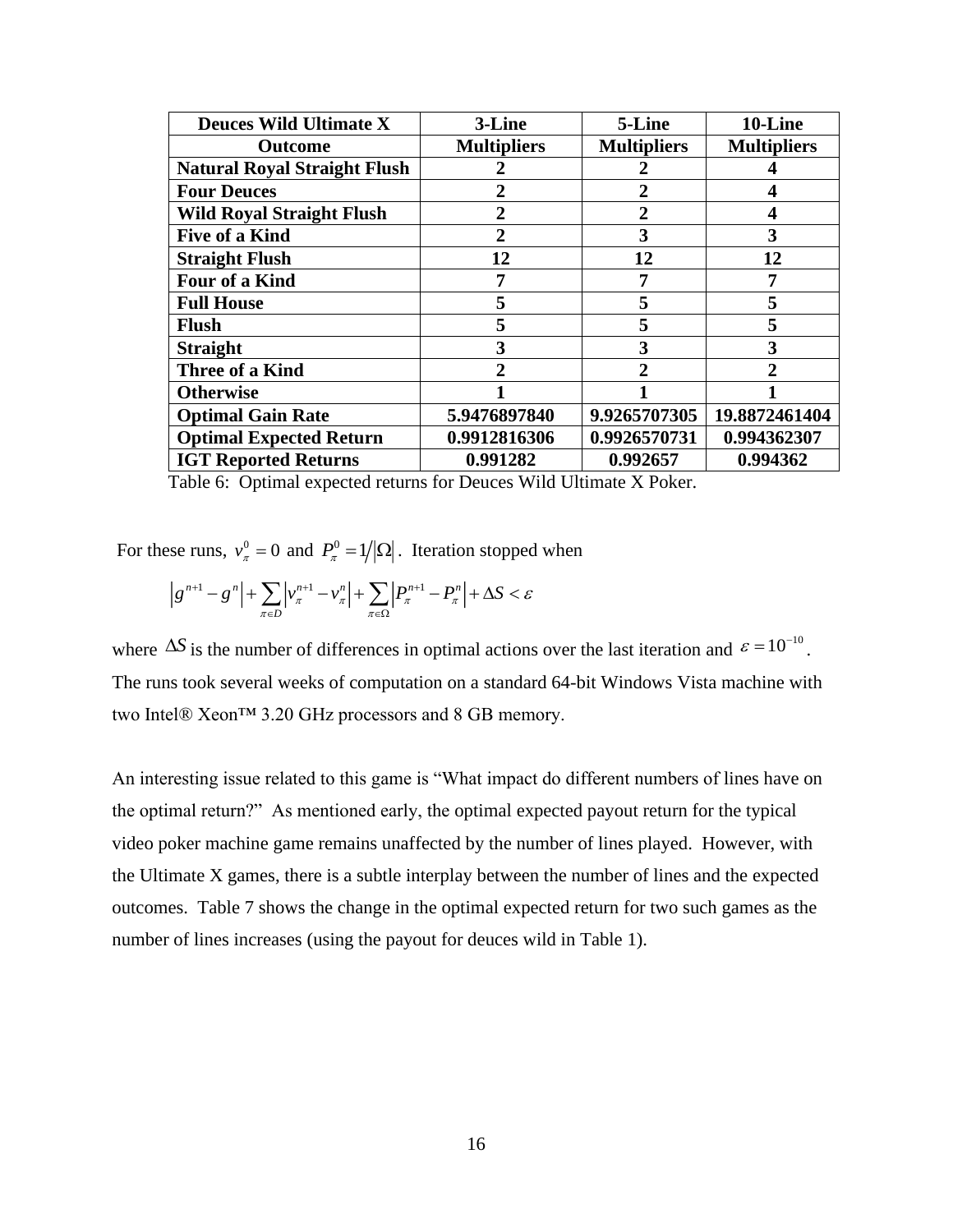| <b>Deuces Wild Ultimate X</b> | <b>Version (see Table 6)</b> |                       |                       |
|-------------------------------|------------------------------|-----------------------|-----------------------|
|                               | 3-Line                       | 5-Line                | 10-Line               |
| <b>Number of Actual Lines</b> | <b>Optimal Return</b>        | <b>Optimal Return</b> | <b>Optimal Return</b> |
|                               | 0.9916092452                 | 0.9930796852          | 0.9948402612          |
| 2                             | 0.9913864469                 | 0.9928558139          | 0.9946313218          |
|                               | 0.9912816306                 | 0.9927510605          | 0.9945325397          |
| 4                             | 0.9912222957                 | 0.9926921265          | 0.9944778071          |
|                               | 0.9911869190                 | 0.9926570731          | 0.9944416786          |

Table 7: Optimal expected returns as a function of the number of lines of play.

As can be seen, the impact on expected return as the number of lines increases is negative but small. This may explain why IGT chose to use larger multipliers for games with more lines (as can be seen in Table 6) although the larger values are on the less frequently seen outcomes.

As for producing decision lists that summarize an optimal strategy for an Ultimate X game, it is unlikely this would be useful to a human since there are so many states. We concur with an assessment Michael Shackleford made:

"If you want to memorize proper strategy, you will need a separate strategy for all possible total multipliers, and there are hundreds of possibilities between 3-play, 5-play, and 10-play. In my opinion, the number of players who will ever know strategy within 0.1% of optimal strategy, will be zero" [\(http://wizardofodds.com/ultimatex](http://wizardofodds.com/ultimatex) Shackleford 2010).

#### **3. Variance**

Of interest is the variance of an Ultimate X game. In computing variances, it is important to note that the trick used earlier to reduce the state space by using set D can't be used (recall, the D set reduced states to unique sums of multipliers). For example, the two states  $(2, 3, 4)$  and  $(1, 1, 7)$ both have the sum of multipliers, 9, but in a variance calculation, payouts will have a multiplier of  $4+9+16 = 29$  in the former case and  $1+1+49 = 51$  in the latter case. So, for variance issues, these two states are not equivalent.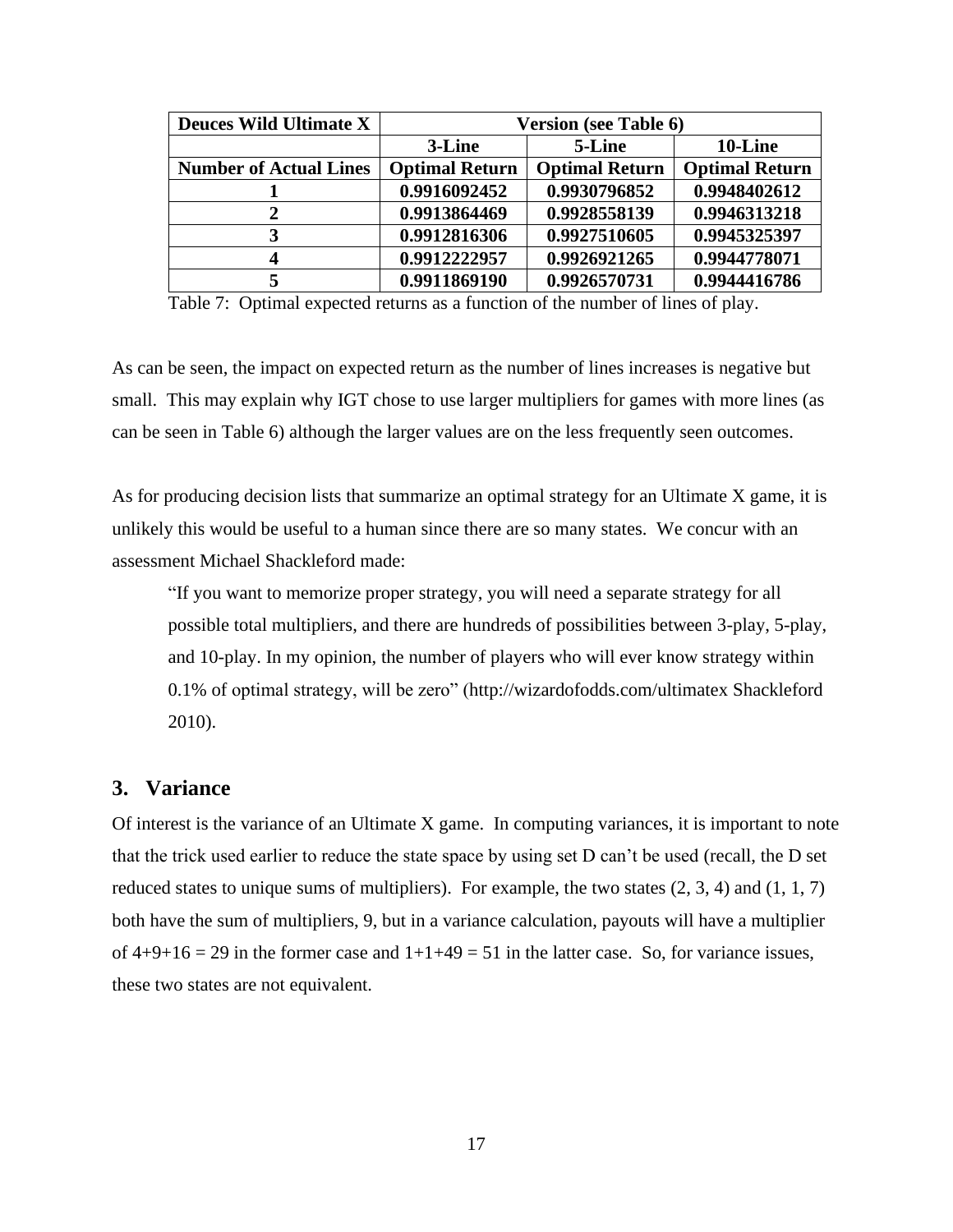Why is this important? As discussed earlier, two holds may have the same expected value but different variances, so a strategy might prefer one hold over the other. This will impact the game variance and the transition probabilities.

## **4. Observations**

A casual observation of Table 6 suggests that IGT actually computed optimal strategies and expected returns instead of what we surmised based on:

"All I know is that they did an "exhaustive" analysis, meaning they looked at the billions of possible game states to arrive at a return". [\(http://wizardofodds.com/ultimatex](http://wizardofodds.com/ultimatex) Shackleford 2010)

("they" refers to IGT). Originally we assumed that this analysis was done by simulation. Simulations require the use of a strategy, so we doubted the expected returns given by IGT were optimal since we questioned whether optimal strategies were known by IGT. We stand corrected. Mere simulations without a reasonably accurate strategy couldn't have produced the results reported by IGT which match ours found using non-discounted Markov decision methods.

There are additional algorithmic tools used to solve Markov Decision Problems that might be useful for this problem class. We mentioned using Gauss-Seidel iterates (Porteus, 1981). These reduce the storage requirements but may not always improve over other iterative methods. There are also other iterative methods (like Jacobi iterates, Porteus 1981). It is also possible to permanently eliminate sub-optimal decisions as the iteration proceeds, thus, in principle, reducing the problem size (e.g., Hastings 1976 and Porteus 1971). These methods require finding bounds on the iterates. It would be of interest to explore these for the Ultimate X games.